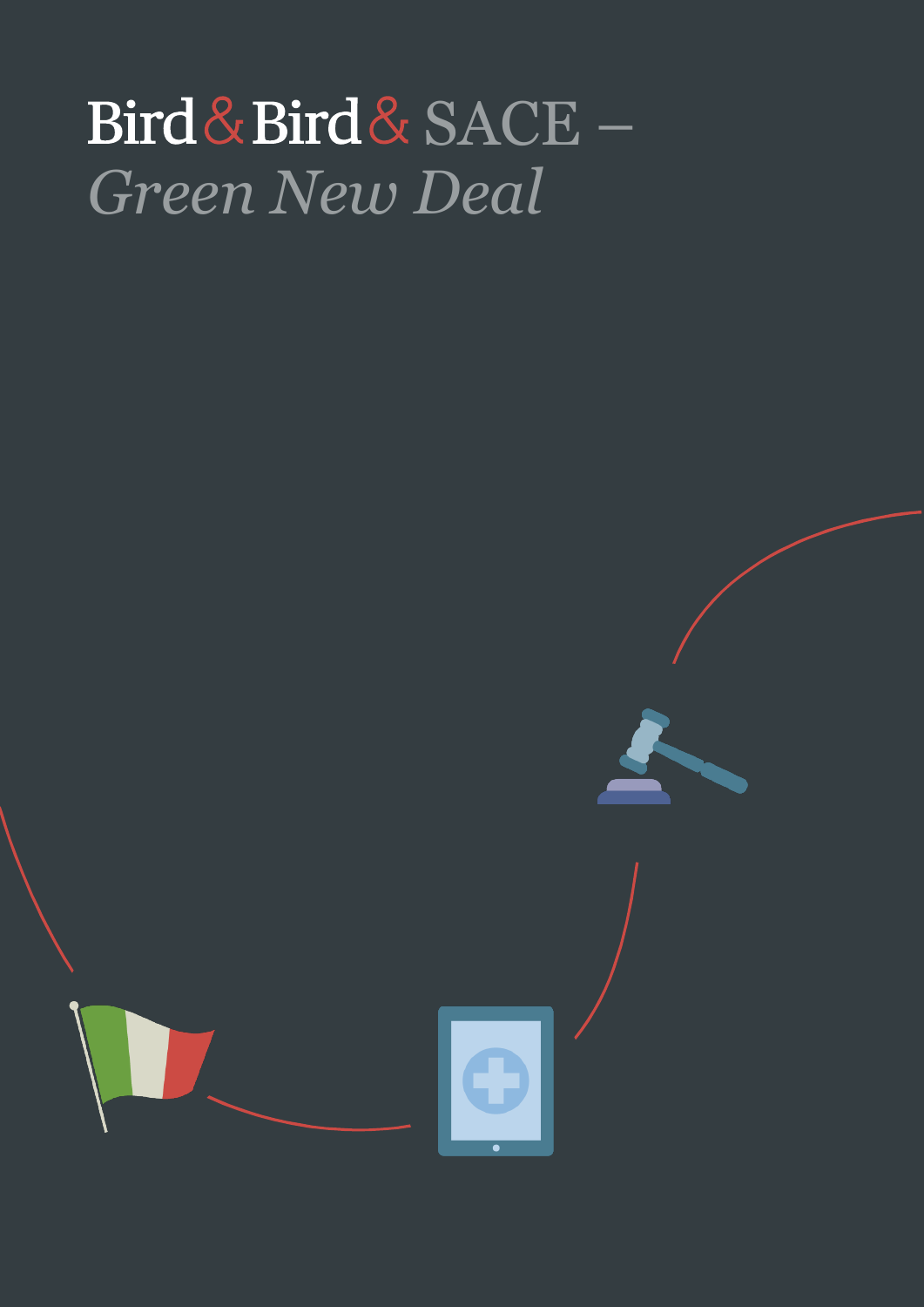# Bird & Bird & SACE – *Green New Deal*

*On 15 September 2020, Law no. 120 dated 11 September 2020, converting, with amendments, Law-Decree no. 76 of 16 July 2020 (the "Semplificazioni Decree"), containing urgent measures for simplification and digital innovation, was published in the Italian Official Gazette.*

*Pursuant to Article 64 of the Semplificazioni Decree, SACE S.p.A. may issue guarantees (the "SACE Green Guarantees") in order to support projects aimed at facilitating the transition towards a clean and circular economy, or aimed at accelerating the transition towards sustainable and intelligent mobility (the "Environmental Objectives").*

*Subsequently, Law no. 160 of 27 December 2019 (the "2020 Budget Law") provided for a series of measures aimed at implementing a public investment plan for the development of an Italian Green Deal, in line with the environmental strategy promoted by the European Commission.*

*In particular, Article 1, paragraph 86 of the 2020 Budget Law authorizes the Ministry of Economy and Finance to intervene, granting one or more guarantees,*  with measures to support specific investment programs aimed at implementing *economically sustainable projects and that have as their objective, inter alia, the decarbonization of the economy, the circular economy, adaptation and mitigation of risks on the territory arising from climate change. To this end, the 2020 Budget Law has established a fund endowed with an amount equal to Euro 4,240 million for the years 2020-2023.*

*Bird & Bird immediately set up a task force with professionals operating in the banking and financial, regulatory, corporate and tax sectors which, to date, has assisted several clients in loan transactions secured by the facilitated regime.*

*Our lawyers, by virtue of their in-depth knowledge and constant updating on the current regulatory framework, also thanks to preferential channels with the institutions, are able to assist banks, financial intermediaries and companies in this context of important innovations.*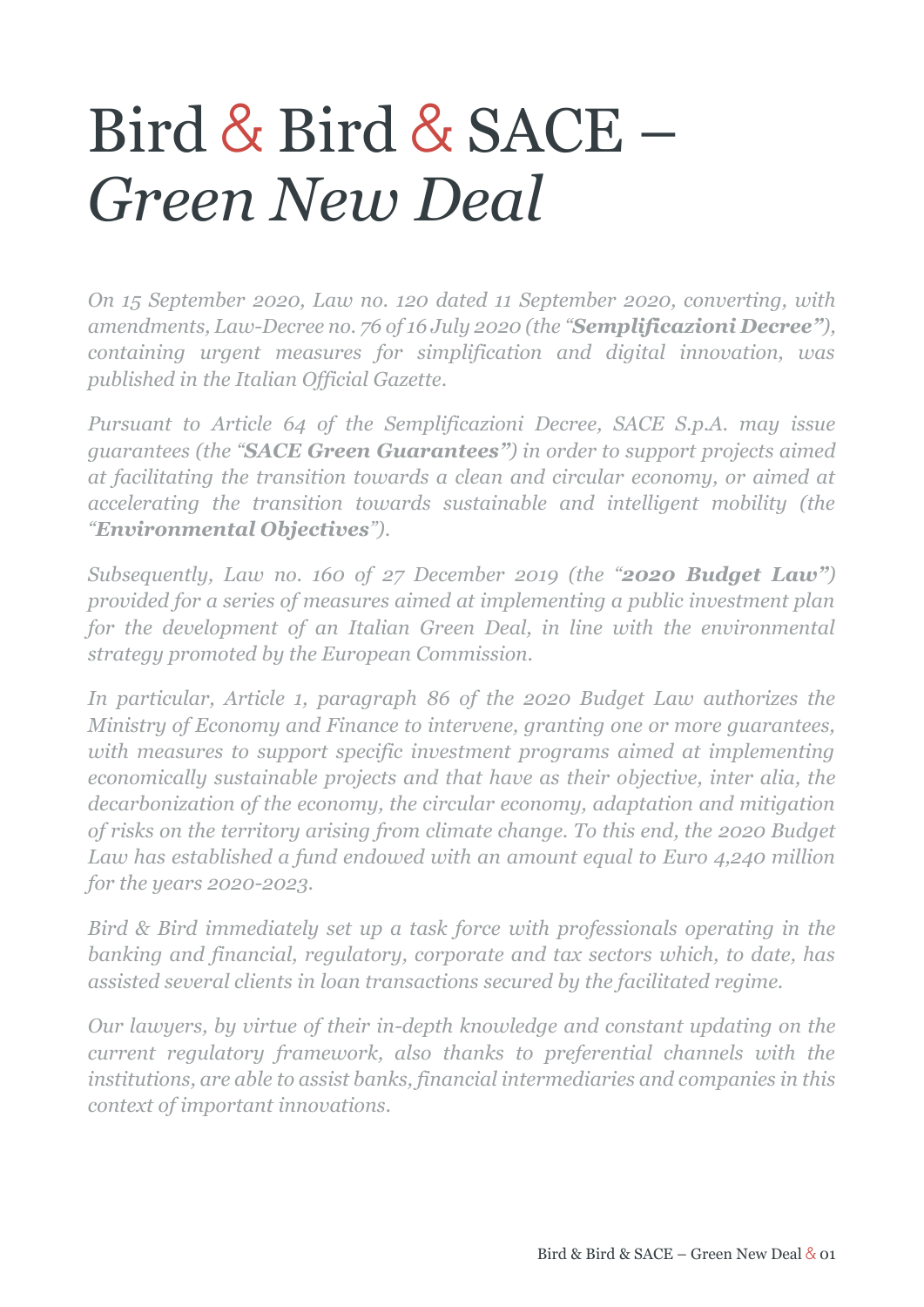## *Overview*

On 29 September 2020, the Interministerial Committee for Economic Planning and Sustainable Development ("**CIPESS**") approved resolution no. 56, subsequently published in the Italian Official Gazette on 11 November 2020, attached to which is a copy of the operating agreement between the Ministry of the Economy of Finance and SACE, aimed at regulating, *inter alia:*

- the procedures for carrying out the **preliminary investigation** by SACE, also with reference to the selection and assessment of the initiatives in terms of their compliance with the objectives set out in the applicable regulations;
- the **procedures** to be selected in relation to the **issuance** of the SACE Green Guarantee;
- the management of the phases following the payment of the indemnity in the event of the **enforcement** of the SACE Green Guarantees, including the methods of exercising the rights against the debtor and the credit recovery activity;
- the indication of the amounts for the **fees** related to the SACE Green Guarantees to be paid by the parties requesting the granting thereof.



The SACE Green Guarantee may be issued in favour of **all Italian companies, of any size, beneficiaries of any type of financing** made available by domestic or foreign banks, domestic or foreign financial operators as well as subscribers of bonds, financial bills, debt securities and other financial instruments for credits granted in any form or for the issue of sureties, guarantees, commitments to sign or open documentary credit.

# Coverage and Features

The SACE Green Guarantees shall be issued in the form of a **first-call, irrevocable and unconditional guarantee** for a maximum amount equal to the **80%** of the amount financed.

In the event that the guarantee covers a capital amount higher than Euro **200 million**, the transaction shall be **approved by a decree of the Ministry of Economy and Finance**, having consulted the Ministry of Economic Development and the Ministry of the Environment and Protection of Land and Sea.



The consideration for the SACE Green Guarantee is determined on the basis of the risk profile that SACE will be called to assume, defined taking into account, among others, the following criteria:

- the **type** of risk;
- the **duration** of the risk;
- the characteristics of the **security package** related to each project; and
- the project's contribution to the **Environmental Objectives**.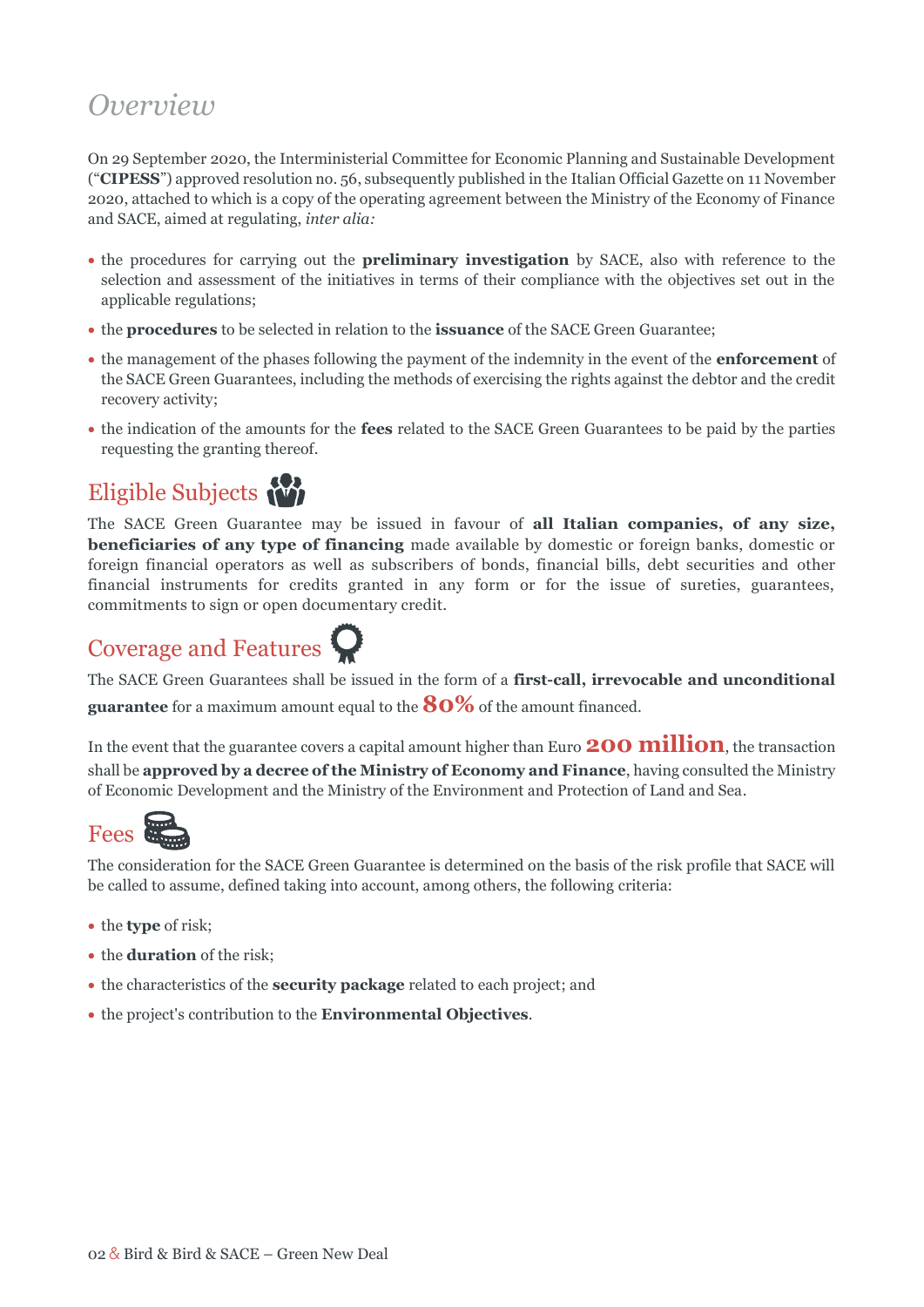# Eligible Projects

The following project, by way of example, may benefit from the SACE Green Guarantee<sup>1</sup>:

- projects that aim to recycle waste and reduce landfill disposal;
- activities of eco-design, eco-innovation, re-manufacturing, re-engineering of production processes, redesign, reconditioning of products, extension of the life cycle, recovery of raw materials and regeneration aimed at achieving objectives of lower consumption of raw materials, greater efficiency in the use of raw materials and significantly lower waste production;
- investments aimed at reducing greenhouse gas emissions;
- investments aimed at integrating production cycles with low-emission technologies for the production of sustainable goods and services;
- investments in physical infrastructure to increase or optimize the use of energy from renewable sources (e.g. interconnection networks, smart grids and storage systems);
- projects aimed at adopting sustainable production methods such as organic farming, agroecology, agroforestry and spread the techniques of precision farming and animal husbandry, promote the management, enhancement and circular use of livestock manure in areas of high production intensity and projects aimed at reducing the waste of food waste;
- urban regeneration projects aimed at upgrading and increasing the stock of social housing, regenerating urban areas with an increase in environmental quality and resilience to climate change;
- digitization, applied research and innovation projects aimed at transforming the transport and mobility sector into a smart and dynamic sector through the implementation of shared mobility systems and the use of high technology (technology driven) - for example, the development of services and technologies to make transport and logistics services smarter and greener (e.g.: smart ticketing, wi-fi services, geolocation and related services for users to minimize waiting times, self-driving cars, etc.);
- projects involving difficult-to-involve segments such as biomethane in agricultural tractors, biofuels for aviation and bio-bunkers for the marine industry;
- sustainable freight logistics, including, but not limited to, cold ironing, dock electrification, cold chain energy efficiency for perishable products, as well as the green transformation of the shipping fleet in maritime transport and the development of alternative fuels (such as LNG and hydrogen) in the freight logistics supply chain;
- investments for a circular economy (understood as an increase in the ability to create economic value in an environmentally sustainable way by increasing the degree of "circularity" of products);
- interventions to prevent the risk of natural disasters.

<sup>1</sup> In this regard, note that the list provided is included in the CIPESS guidance act covering FY 2020. By 28 February 2021, the CIPESS was supposed to publish the new guidance act covering FY 2021 but, to date, there is no evidence that this act has been promulgated.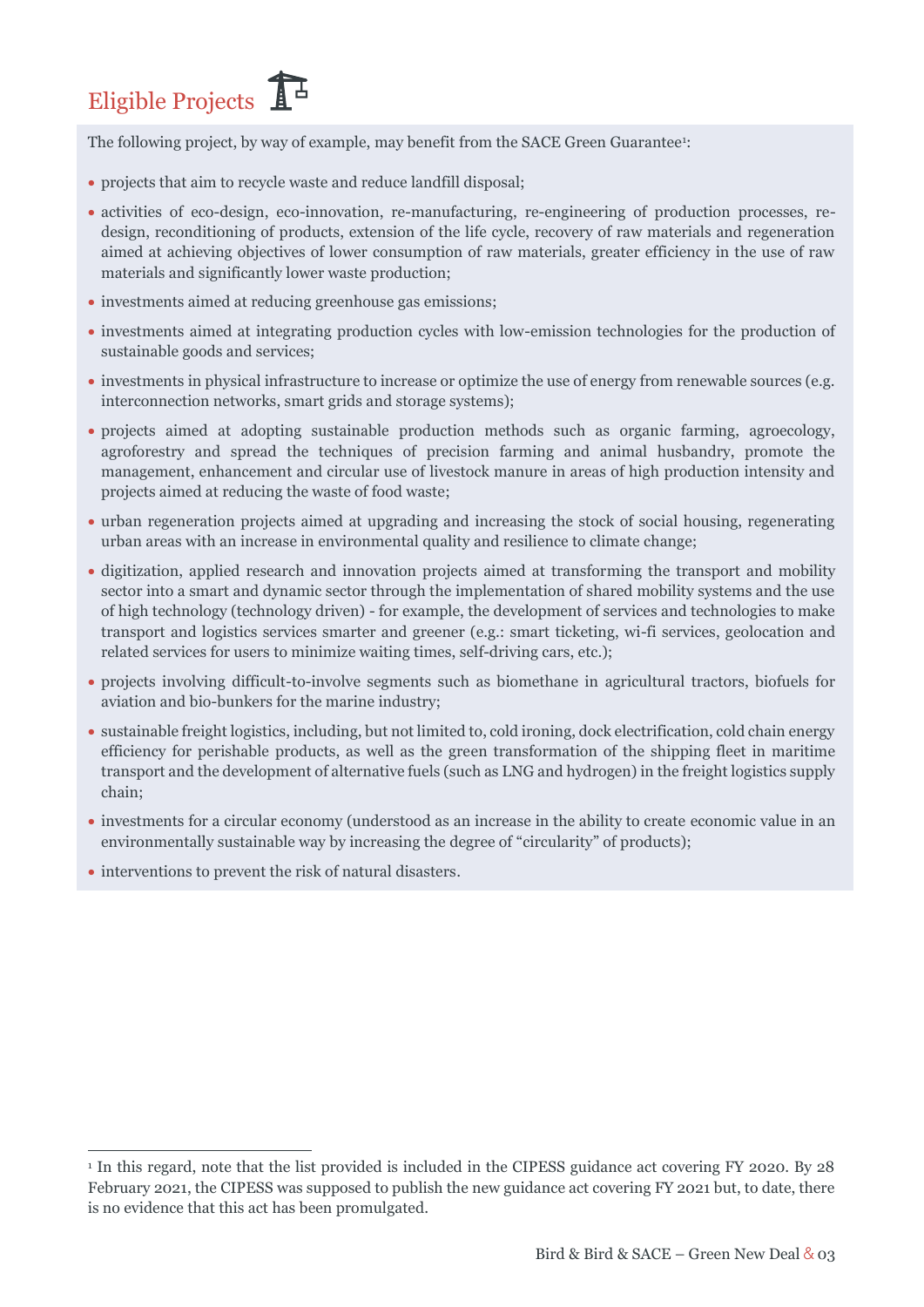# Our Services

### Legal Opinions and *memoranda*

Since the entry into force of the Semplificazioni Decree, we have guided our clients in the correct interpretation and indepth study of the most interesting issues related to the guarantee mechanisms governed by it. Through *pro veritate* opinions and *memoranda*, we are able to address specific issues related to the analysis of the regulatory framework and the consequent practical implications, as well as the methods of access to guarantees and the documentation required for such purposes.



#### Assistance in obtaining guarantees

In order to maximize the time it takes to obtain the new government facilities, it is essential to be assisted by experienced professionals. Our lawyers, thanks to the experience gained in the preceding months and to the preferential channels with the institutions, will be able to guide you in the best way in the relationships with SACE for the negotiation, the drafting and the release of the SACE Green Guarantee.

### Drafting of standard facilities agreement

Our professionals have consolidated experience in the drafting of facilities agreement forms that integrate and include specific clauses referring to the new guarantee mechanisms granted by the State. The cooperation of professionals belonging to different disciplinary fields is able to offer a complete and ready-to-use product.

### Drafting and negotiation of complex facilities agreement

As far as more complex transactions are concerned, our team, recognized by market operators for its experience and capacity, is able to provide comprehensive assistance in the drafting and negotiation of facilities agreement of any kind, intended for beneficiaries operating in different sectors. We were among the first to have assisted lenders and beneficiary companies in the preparation of these contracts, and this allows us to guarantee a quality service, ensuring our customers a solid product, cutting edge and on time.

# Security Package

It is possible to combine SACE Green Guarantees with additional guarantees in favor of lenders. Our professionals provide assistance in the review, negotiation and drafting of security packages in accordance with the new legal provisions, taking into account the needs and availability of each client. In fact, our operational task force is well aware of the importance of safeguarding the bankability of each transaction. For these reasons, our professionals will advise and assist you in every step necessary to obtain the best possible security documentation based on your needs.